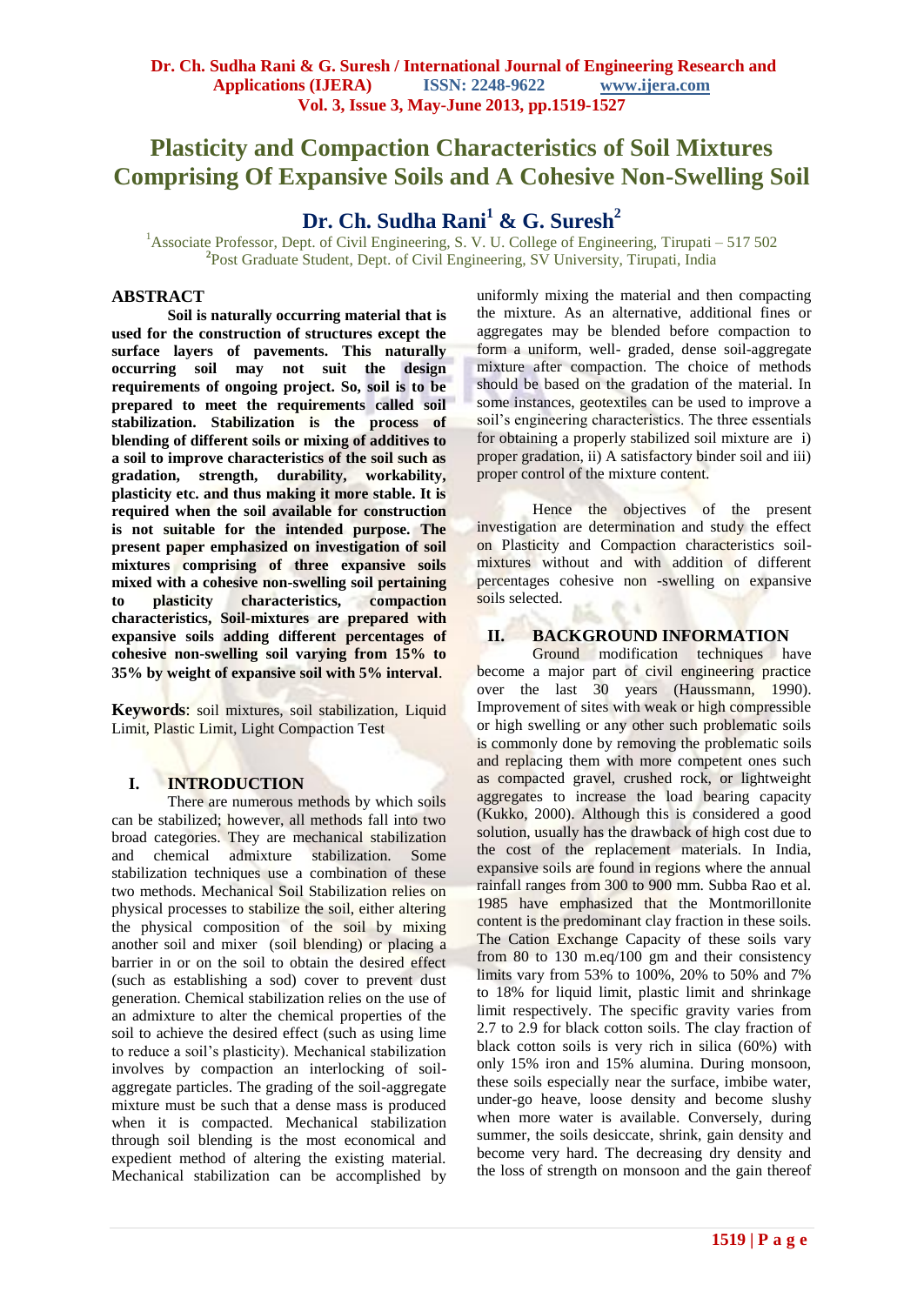in summer tend to decrease with depth (Katti, 1978). During summer, polygonal shrinkage cracks appear at the surface which may extend to a depth of about 2m to 3.5m, indicating the active zone in which the volume changes occur. According to Pandian et.al (2002) The addition of fly ash to BC soil increases the CBR of the mix up to the first optimum level due to the frictional resistance from fly ash in addition to the cohesion from BC soil. The swelling phenomenon is considered as one of the most serious challenges which the foundation engineer faces, because of the potential danger of unpredictable upward movements of structures founded on such soils (Seed et al., 1962). Katti (1978) has developed a technique where by removal of about 1m of expansive soil and replacement by cohesive nonswelling soils (CNS) layer beneath foundations has yielded satisfactory results. Katti has successfully adopted it for prevention of heave and resultant cracking of canal beds and linings and recommends it for use in foundations of residential buildings also. According to Katti cohesive forces of significant magnitude are developed with depth in an expansive soil system during saturation which is responsible for reducing heave and counteracting Swelling Pressure. The behaviour is mainly attributed to the influence of electrical charges present on the surface of clay particles and the dipolar nature of water molecules, producing absorbed water bonds that give rise to cohesion. Moorum is a typical example of CNS material. The cohesive bonds develop around the particles at a faster rate than the ingress of water molecules into the interlayer of the expanding lattices of montmorillinite, thereby reducing heave. R.K.Katti made a massive research study on expansive soil ( Black cotton soil) behavior around 20 years and developed the concept of using a cohesive non swelling (CNS) soils to reduce effects of swelling V.Ramana Murty and G. V. Praveen studied, the use of CNS Soil as cushion below the light weight structures founded on Expansive soil by chemical stabilization (CaCl2 –RHA). I

#### **III. MATERIALS AND METHODS**

The usage of cohesive non-swelling soils is popular method of soil improvement owing to its availability, low cost and applicability to wide range of soils. However from literature review it is clear that only a few investigators considered the study of improvement of expansive soils Present investigation aims at studying the variation of study the Plasticity and Compaction characteristics soil-mixtures without and with addition of different percentages cohesive non swelling on expansive soils for mechanical stabilization by adding different proportions of cohesive non-swelling soils. To achieve the said goals a series of tests are conducted in the

laboratory. The details of the tests conducted, soils used, and the tests procedures are given in the following sections.

#### **3.1 Soils Used**

In this section, the details pertaining to soil, and CNS used in this investigation are discussed. The soils are collected from different places of Andhra Pradesh, like first at Atmakur; near Kurnool, soil2 at Gajulamandyam, near Tirupathi, soil3 at Tiruchanoor near Tirupathi and soil4 from vedhapatasala in Tirupathi. The soils are designated as S1,S2,S3 and S4for reference. The details of soil location and their designation are given in table 1.

|                     | T Detains of son esea                                     |  |  |  |  |
|---------------------|-----------------------------------------------------------|--|--|--|--|
| Soil<br>Designation | Locations                                                 |  |  |  |  |
| S <sub>1</sub>      | Atmakur, near Kurnool,<br>(at 2.9 m depth)                |  |  |  |  |
| S2                  | Gajulamandyam, near<br>Tirupathi (at $3 \text{ m}$ depth) |  |  |  |  |
| S3                  | Tiruchanoor near Tirupathi<br>(at 2.9 m depth)            |  |  |  |  |
| S4                  | Vedhapatasala in Tirupathi<br>(at 2.5 m depth)            |  |  |  |  |

**Table 1 Details of soil Used** 

S1, S2 and S3 soils are expansive soils selected for investigation. S4 and S5 soils are selected mixing with the above mentioned soils. Among these two soils, S4 is used for preparing soil mixtures as this soil in formed to be Non-swelling of Cohesive in nature.

#### **3.2 Tests Conducted**

The following tests are conducted in order to meet the objectives of the present investigation.

- Liquid Limit,
- Plastic Limit,
- Light Compaction Test,
- Free Swell Odeometer Test,
- Triaxial Test,

Unconfined Compressive Strength Test, Consolidation Swelling Pressure Tests are aimed at studying the soil-mixtures. For this purpose Cohesive Non- Swelling Soil (S4) having Liquid Limit of 26% is mixed with three different expansive soils S1, S2 and S3 having Liquid Limits 57%, 144% and 61% respectively. The expansive soils are mixed with Cohesive Non Swelling soil which is coarser than 425m as it will have influence on Liquid Limit of the soil. The soil mixtures are prepared by mixing S1, S2, and S3 soils with 0%, 15%, 20%, and 25%, 30%, 35% of S4 soil. Percentage of cohesive Non-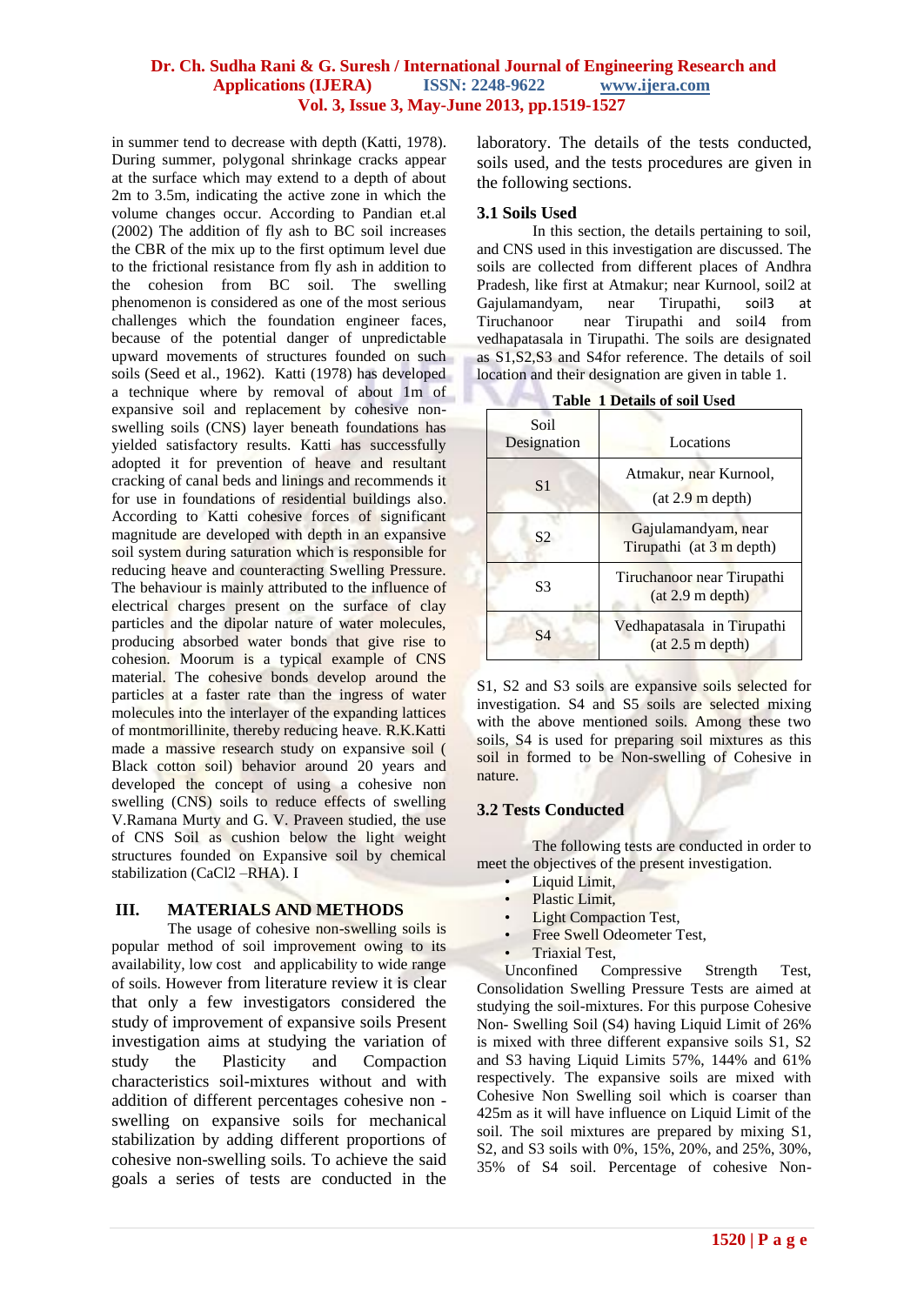Swelling soil was varying from 0% to 35%. The details of soil mixtures and the tests conducted on soil-mixtures are given in table 2

# **4. RESULTS AND DISCUSSIONS**

## **4.1 Plasticity Characteristics :**

Expansive clays impose various foundation problems due to their sensitiveness to changes in moisture content. These soils pose problems on account of their high compressibility and low shear strength also. The objective of the present investigation is to study the properties of soilmixtures comprising of Cohesive Non- Swelling (S4) soil and expansive soils mixtures by studying the behavior of soil alone and soil mixtures in general. Three series of tests were conducted on soil mixes varying the percentage of S4 soil mixed with expansive soils (S1,S2, and S3). The results of these test series are presented and discussed in following sections Chapters.

**4.1.1 Expansive Soils and Cohesive Non-Swelling Soil Mixtures Properties**: Expansive Soils in nature may contain coarse fraction in varying proportions. Fraction coarser than 425µ has no effect on plasticity characteristics but has on mechanical properties. I.S Light Compaction test, Triaxial Shear Test, Unconfined Compression Test were conducted on three expansive soils namely S1, S2 and S3 with and without adding S4 soil. The proportions of the S4 soil added are kept equal to 15%, 20%,25%,30% and 35% by weight of expansive soil. The S4 soil used in this investigation is locally available soil other than expansive soil, so that the plasticity characteristics of the soils remain same even after its addition. The index properties of the soils used are already presented in chapter 3, Table 3.4. All three soils are classified as MH, SC, and CH as per I.S Classification method with Liquid Limits of 57%, 144% and 61% respectively. The results -pertaining<br>to Compaction Characteristics, Strength to Compaction Characteristics, Strength Characteristics are presented in subsequent sub sections respectively.

#### **4.1.2 Plasticity Characteristics**

The Liquid Limit, Plastic Limit and Plasticity Index variation of S1, S2 and S3 soil- mixed with 0%, 15%, 20%, 25%, 30% and 35% of S4 soil are shown in figs 4.1 to 4.3. The graph depicts decrease in the Liquid Limit with increase in percentage of S4 soil for all the three soils mixes. This is due to increase in coarse fraction of soils due to mixing of S4 soil. The Liquid Limit of soils S1, S2 and S3 are alone 57%, 144%, and 61% respectively. For S2-,S4 mixes the percentage decrement in Liquid Limit is drastic. i.e 59.07%at 15% of S4 soil-mix and then decrement is very nominal. i.e. The 67.36% at 35% of S4 soil addition. The percentage decrement Liquid Limit is 19.29% to 29.82% for S1-S4 soil-mixes and

6.56% to 18% for S3- S4 soil mixes. The decrement in Liquid Limit for all the three soils mixes at different percentages of S4 soils presented in Table 4

#### **4.1.2.1 Plastic Limit**

The Plastic Limit variation of S1, S2 and S3 soilmixed with 0%, 15%, 20%, 25%, 30% and 35% of S4 soil are shown fig in 4.2. The graph depicts decrease in the Plastic Limit with increase in percentage of S4 soil for all the three soils mixes. This is due to increase in coarse fraction of soils due to mixing of S4 soil. The Plastic Limit of soils S1, S2 and S3 are alone 31.18%, 63%, and 18% respectively. For S2-S4 mixes the percentage decrement in Plastic Limit is drastic. i.e. 75.80%at 15% of S4 soil-mix and then decrement is very nominal. i.e. The 74.69% at 35% of S4 soil addition. The percentage decrement Plastic Limit is 20.14% to 27.64% for S1-S4 soil-mixes and 16.60% to 20.62% for S3- S4 soil mixes. The decrement in Plastic Limit for all the three soils mixes at different percentages of S4 soils presented in Table 5

#### **4.1.3 Plasticity Index**

The Plasticity Index of S1, S2 and S3 soil mixes with 0%, 15%, 20%, 25%, 30% and 35% of S4 soil is shown in fig 4.3. From graph, it can be observed that the Plasticity Index is decreasing with percentage increase of S4 soil, for all three soil mixtures. Plasticity Index is decreasing from 25.82% to 16.48% for S1-S4 soil mixtures and 81% to 31.06% for S2 - S4 soil mixtures and 43% to 28.29% for S3-S4 soil mixtures. The percentage decrement in Plasticity Index for all the three soils mixtures with varying percentage of S4 soil is presented in Table 6.

#### **4.2.Compaction Characteristics of Soil Mixtures 4.2.1 Introduction**

Compaction is a process by which the soil particles are artificially arranged and packed together in to closer state of contact by mechanical means in order to decrease the void ratio of the soil and thus increase its Dry Unity Weight. There exists a definite relationship between the Water Content and degree of Dry Unit Weight to which a soil might to be compacted, and thus for specific amount of compactive energy applied on the soil, there is water content termed the Optimum Water Content(OMC) at which a particular soil attains Maximum Dry Unit Weight(MDD).

#### **4.2.2 Compaction Characteristics**

Standard proctor compaction tests are conducted for soil mixtures S1-S4, S2-S4 and S3-S4 in three series. The compaction curves are plotted for Dry Density and Water Content at different percentages of S4 soil, to find Maximum Dry Density and Optimum Moisture Content for each soil-mixture. The variation of Optimum Moisture Content and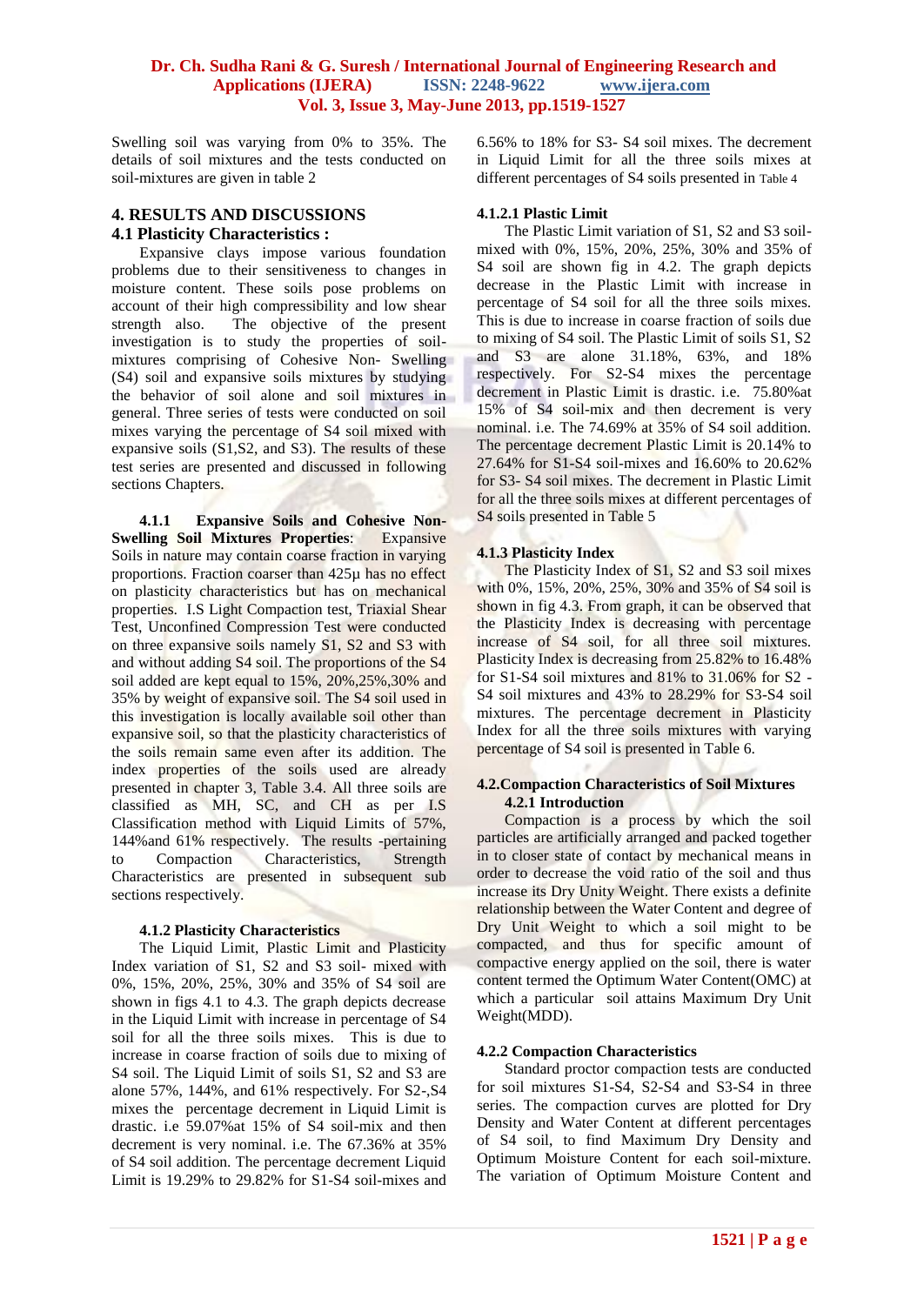Maximum Dry Density with S4 soil (CNS) is shown in figures 5.1&5.4. The Optimum Moisture Content is decreasing S1&S3 soils but increasing with Water content for S2 soil. Since the S2 soil high percentage of coarse fraction and increase in S4 soil percentage to S2 soil the intergranular contact between grains decreases so MDD decreases with increase in moisture content. The percentage increase is form 1.673 percentages to 5.678 percentages for S1-S4 soil-mixes and from 1.734 percentages to 6.574 percentages for S3-S4 soils-mixes. The maximum dry density is decrease from -1.848percentage to1.028 percentage for S2-S4 soil-mixes.

> **Table 2 Details of tests conducted on soil mixtures**

|                         |                               | <b>Soil Mixtures</b>                   | <b>Tests</b><br>conducted    |                                                                     |
|-------------------------|-------------------------------|----------------------------------------|------------------------------|---------------------------------------------------------------------|
| S.<br>N<br>$\mathbf{o}$ | Mixture<br>vδ<br>using'       | using S <sub>2</sub><br><b>Mixture</b> | တိ<br>using                  | Liquid Limit,<br>Plastic Limit.<br>Free Swell<br>Index.<br>Odometer |
| 1                       | $S_1 +$                       | $S_{2+}$                               | $S_{3+}$                     | <b>Test</b>                                                         |
|                         | $0\% S_4$                     | $0\% S_4$                              | $0\% S_4$                    | (Consolidatio                                                       |
| 2                       | $S_1 +$                       | $S_2 +$                                | $S_3+$                       | n Test).                                                            |
|                         | $15\% S_4$                    | $15\% S_4$                             | $15\% S_4$                   | Light                                                               |
| 3                       | $S_1 + 20$                    | $S_{2}+20$                             | $S_{3+}20$                   | Compaction                                                          |
|                         | $% S_4$                       | % $S_4$                                | % $S_4$                      | Test.                                                               |
| 4                       | $S_1+$<br>$25\% S_4$          | $S_2+$<br>$25\% S_4$                   | $S_3+$<br>$25\% S_4$         | Tri-axial Test.<br>Unconfined<br>Compression                        |
| 5                       | $S_1+$                        | $S_{2+}$                               | $S_{3+}$                     | Test.                                                               |
|                         | 30% S <sub>4</sub>            | 30% S <sub>4</sub>                     | 30% S <sub>4</sub>           | ,Swelling                                                           |
| 6                       | $S_1 +$<br>35% S <sub>4</sub> | $S_2+$<br>$35\% S_4$                   | $S_3+$<br>35% S <sub>4</sub> | Pressure,<br>Permeability<br>Test,<br>pH values                     |

**Table 3 Properties of the Soils Used** 

| S.No           | <b>TESTS</b>                            | S1        | S <sub>2</sub> | S <sub>3</sub> | <b>S4</b> | S <sub>5</sub> |
|----------------|-----------------------------------------|-----------|----------------|----------------|-----------|----------------|
| 1              | Sieve<br>Analysis                       |           |                |                |           |                |
|                | a)<br>Gravel, (%                        | 1.00      | 1.70           | 1.00           | 3.68      | 15.00          |
|                | b) Sand,<br>(% )                        | 11.36     | 75.9           | 24.0           | 73.5      | 56.50          |
|                | c) $Silt +$<br>Clay(%)                  | 87.84     | 22.4           | 75.0           | 23.83     | 28.50          |
| $\overline{c}$ | Liquid<br>Limit, $(\%)$                 | 57        | 144            | 61             | 26        | 69             |
| 3              | Plastic<br>Limit, $(\%)$                | 31.18     | 63             | 18             | 16        | 20             |
| 4              | Plasticity<br>Index,<br>(% )            | 25.82     | 81             | 43             | 10        | 49             |
| 5              | <b>IS</b><br>Classificat<br>ion of Soil | <b>MH</b> | SC             | <b>CH</b>      | SC        | SC             |

| 6  | Free<br>Swell<br>Index $(\% )$                                          |      | 50                      | 270                 | 100                | 10                 | 180                 |  |
|----|-------------------------------------------------------------------------|------|-------------------------|---------------------|--------------------|--------------------|---------------------|--|
| 7  | Degree of<br>expansion                                                  |      | LOW-<br>MEDIUM          | <b>VERY HIGH</b>    | MEDIUM<br>HIGH     | ЮU                 | HIGH                |  |
| 8  | Optimum<br>Moisture<br>Content<br>(% )                                  |      | 13.5                    | 10.5                | 14.5               | 14                 | 12                  |  |
| 9  | Maximum<br>Dry<br>Density<br>$(kN/m^3)$                                 |      | 16.73                   | 18.48               | 17.34              | 18.16              | 18.26               |  |
| 10 | Undrained<br>Strength<br>Parameters                                     |      |                         |                     |                    |                    |                     |  |
|    | a)<br>Cohesion<br>(C, in<br>(kPa)                                       |      | 192.68                  | 84.61               | 77.6<br>$\Omega$   | 75.65              | 80.75               |  |
|    | b) Angle<br>of Internal<br>friction<br>$(\Phi, \text{in})$<br>degrees). |      | 12.58                   | 10.72               | 9.86               | 13.56              | 10.97               |  |
| 11 | Consolidation                                                           |      |                         |                     |                    |                    |                     |  |
|    | a) Compressive<br>Index $(C_c)$                                         |      | 0.039                   | 0.06                | 0.106              | 0.053              | 0.223               |  |
|    | b)Recompressio<br>n Index, $(C_r)$                                      |      | 0.035                   | 0.023               | 0.0315             | 0.014              | 0.265               |  |
|    | c)Swelling<br>Pressure, $(kN/m^2)$                                      |      | 85                      | 112                 | 195                | 0.00               | 195                 |  |
| 12 | Coefficient of<br>Permeability, (k)                                     |      | 8.53<br>2x1<br>$0^{-6}$ | 1.17<br>$x 10^{-7}$ | 1.33<br>$x10^{-6}$ | 1.01<br>$x10^{-6}$ | 1.179<br>$x10^{-4}$ |  |
| 13 | $\textbf{P}^\text{H}$ values                                            |      | 8.00                    | 9.9                 | 9.26               | 9.01               | 6.71                |  |
| 14 | Chlorides (% by<br>mass)                                                | 0.24 | 0.47                    | 0.71                | 0.69               | 0.2                |                     |  |
| 15 | Sulphates(% by<br>mass)                                                 |      | 0.21                    | 0.49                | 0.25               | 0.22               | 0.36                |  |



**FIG.1 Variation of Liquid Limit for Soilmixes (S1-S4, S2-S4, and S3-S4)**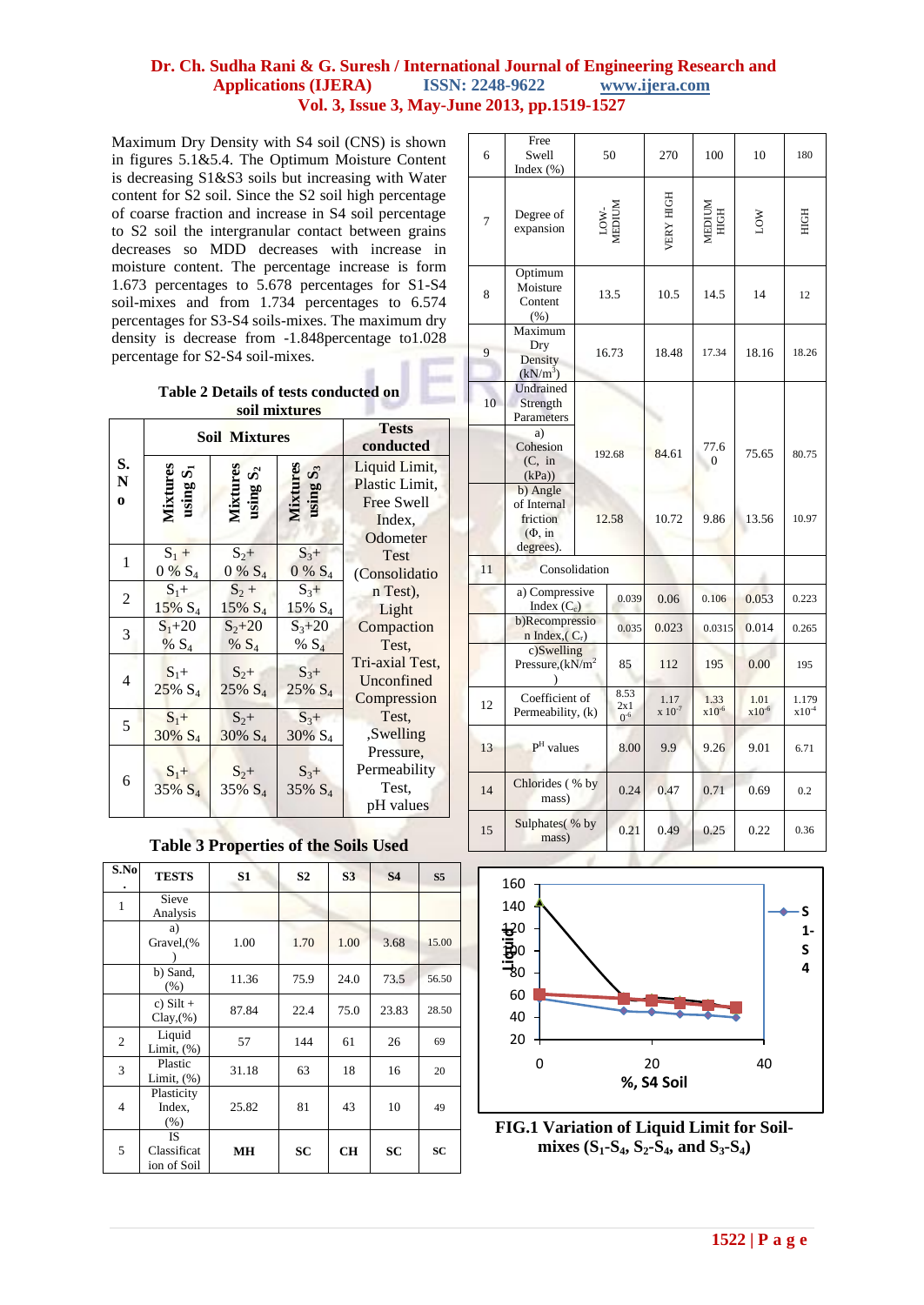

**FIG.2 Variation of Plastic Limit for Soilmixes (S1-S4, S2-S4, and S3-S4)**



 **FIG. 3 Variation of Plasticity Index for Soilmixes (S1-S4, S2-S4, and S3-S4)**



**FIG. 4. Compaction curves of S1,S2, S3 and S4 soils alone**



**FIG 5.Variation of Dry Density with Water Content for S1-S<sup>4</sup> soil-mix**



**FIG.6. Variation of Dry Density with water content for S<sup>2</sup> –S4 soil-mix**



**FIG .7. Variation of Dry Density with water content for S3-S<sup>4</sup> soil-mix**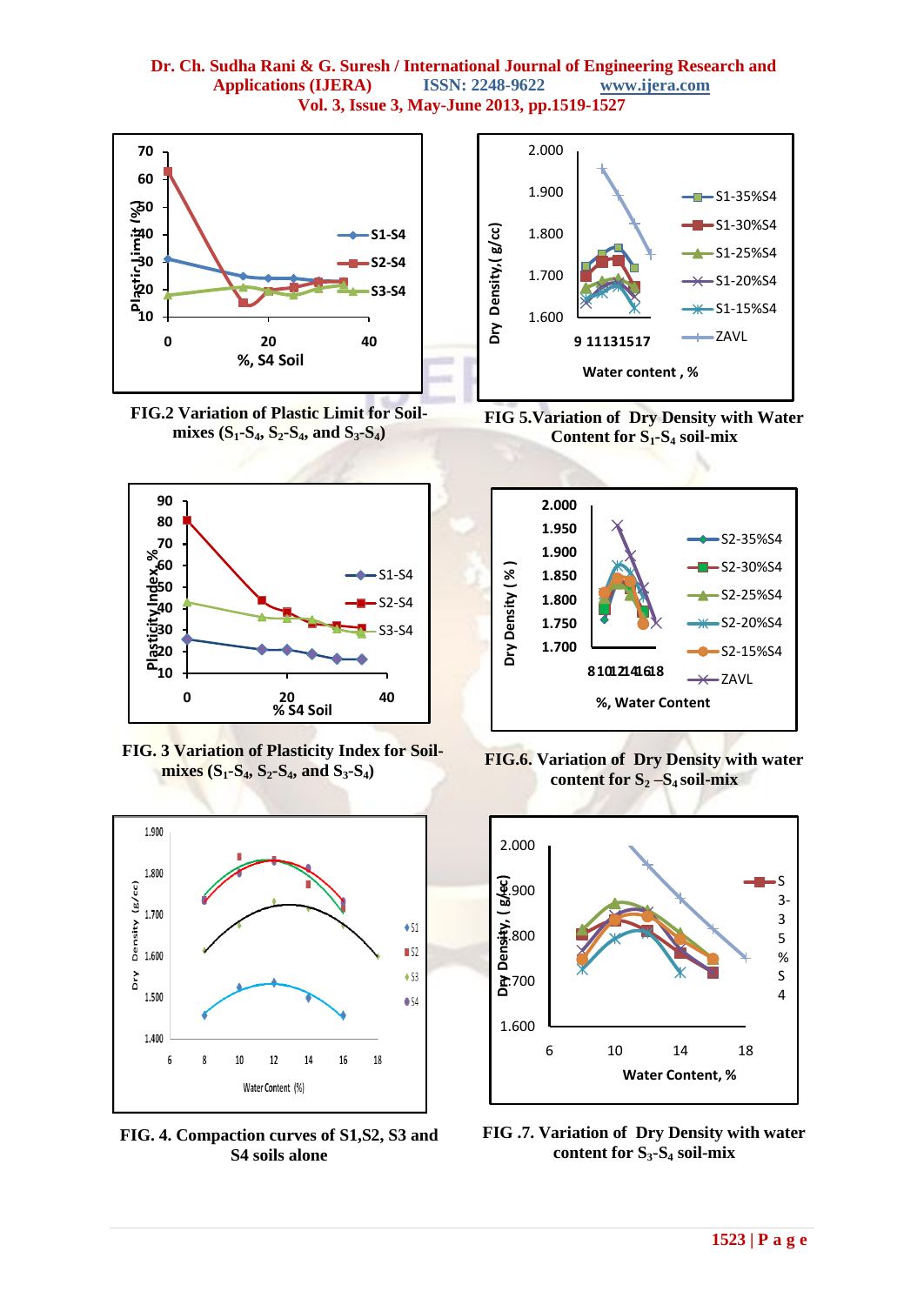#### **Dr. Ch. Sudha Rani & G. Suresh / International Journal of Engineering Research and Applications (IJERA)** ISSN: 2248-9622 www.ijera.com **Applications (IJERA) ISSN: 2248-9622 www.ijera.com Vol. 3, Issue 3, May-June 2013, pp.1519-1527**

S N o

1

2

Description

**Liquid** 

Plastic

S2



|   | Maxi          |       |               |       |       |       |
|---|---------------|-------|---------------|-------|-------|-------|
|   | mum           |       |               |       |       |       |
|   |               |       |               |       |       |       |
| 7 | Dry<br>Densit | 16.73 | $16.75$ 16.83 | 16.95 | 17.41 | 17.68 |
|   | $(kN/m^3)$    |       |               |       |       |       |

## **Table 4 Properties of S2-S4 Soil- Mixes**

S2+15%S4

S2+20% S4

Liquid  $\begin{array}{|c|c|c|c|c|c|} \hline \text{Liquid} & 144 & 59 & 58 & 56 & 53 & 47 \ \hline \end{array}$ 

Plastic  $\begin{array}{|c|c|c|c|c|c|c|} \hline \text{Planck (23)} & \text{63} & 15.24 & 19.48 & 22.71 & 20.82 & 15.94 \hline \end{array}$ 

S2+ 25% S4

S2+ 30% S4

S2+ 35% S4

**FIG. 8. Variation of MDD for soil-mixes (S1- S4, S2-S4, and S3-S4)**





#### $Table$

S. No :

1

2

3

4

5

6

| $\frac{1}{2}$                           |                                                                                      |               |                                        |               | ⊬ت             | 3                       | Plasticity<br>Index $(\%)$                         | 81                       | 43.75      | 38.52       | 33.29          | 32.17         | 31.06            |
|-----------------------------------------|--------------------------------------------------------------------------------------|---------------|----------------------------------------|---------------|----------------|-------------------------|----------------------------------------------------|--------------------------|------------|-------------|----------------|---------------|------------------|
| 8                                       |                                                                                      |               |                                        |               |                | $\overline{4}$          | Free Swell<br>Index $(\%)$                         | 270                      | 200        | 180         | 160            | 110           | 100              |
| $\mathbf 0$                             | 40<br>%, $54^{\circ}$ Soil<br>. 9. Variation of OMC for soil-mixes (S <sub>1</sub> - |               |                                        |               |                |                         |                                                    | <b>VERY</b><br>HIGH      | HOH        | <b>HIGH</b> | <b>HOH</b>     | <b>HIGH</b>   | MEDIUM<br>- HIGH |
|                                         | $S_4$ , $S_2-S_4$ , and $S_3-S_4$ )<br>able 3 Properties of S1-S4 Soil-Mixes         | 6             | Optimum<br>Moisture<br>Content<br>(% ) | 10.5          | 11.2           | 11.6                    | 12.2                                               | 12.6                     | 12.8       |             |                |               |                  |
| Descri<br>ption                         | S <sub>1</sub>                                                                       | $S1 + 15% S4$ | $S1+20%S4$                             | $S1 + 25% S4$ | $S1 + 30\% S4$ | 35% <sup>S4</sup>       | Maximum<br>Dry<br>Density,<br>(kN/m3)              | 18.48                    | 18.39      | 18.38       | 18.36          | 18.30         | 18.26            |
| Plastic                                 |                                                                                      |               |                                        |               |                | $S_{1+}$                | <b>Table 5 Properties of S1-S4 Soil-Mixes</b>      |                          |            |             |                |               |                  |
| Limit<br>(%)                            | 31.18                                                                                | 24.9          | 24.15                                  | 24.07         | 23.27          | 22.56<br>$\mathbf S$    |                                                    |                          |            |             |                |               |                  |
| Plastic<br>ity<br>Index                 | 25.82                                                                                | 21.1          | 20.85                                  | 18.93         | 18.45          | $\overline{N}$<br>17944 | Descriptio<br>$\mathbf n$                          | S <sub>3</sub>           | $S3+15%S4$ | S3+20% S4   | $S3 + 25\% S4$ | $S3 + 30% S4$ | $S3 + 35\% S4$   |
| (% )<br>Free<br>Swell                   |                                                                                      |               |                                        |               |                | $\mathbf{1}$            | Liquid<br>Limit $(\%)$                             | 61                       | 57         | 55          | 53             | 51            | 50               |
| Index<br>(% )                           | 50                                                                                   | 40            | 30                                     | 20            | 15             | $\frac{10}{2}$          | Plastic<br>Limit $(\%)$                            | 18                       | 20.89      | 19.47       | 18.04          | 20.38         | 21.71            |
| Degre                                   |                                                                                      |               |                                        |               |                | $\overline{3}$          | Plasticity<br>Index $(\% )$                        | 43                       | 36.11      | 35.53       | 34.96          | 30.62         | 28.29            |
| e of<br>Expan<br>sion                   | medium<br>$_{\rm Low-}$                                                              | $_{\rm low}$  | low                                    | $\log$        | low            | lgw                     | Free<br>Swell<br>Index $(\%)$                      | 100                      | 95         | 80          | 105            | 115           | 120              |
| Swelli<br>ng<br>Pressu                  | 220                                                                                  | 190           | 176                                    | 169           | 162            | 5<br>130                | Degree of<br>Expansion                             | medium<br>$-\hbox{high}$ | medium     | medium      | high           | high          | $_{\rm high}$    |
| re,<br>kN/m <sup>2</sup><br>Optim<br>um |                                                                                      |               |                                        |               |                | 6                       | Optimum<br>moisture<br>content<br>(% )             | 14.5                     | 13.8       | 12.56       | 12.43          | 12.14         | 11.2             |
| Moist<br>ure<br>Conte<br>$nt$ (%)       | 13.50                                                                                | 13.48         | 13.42                                  | 13.35         | 13.25          | 11.8<br>7               | Maximum<br>Dry<br>density,<br>(kN/m <sup>3</sup> ) | 17.34                    | 17.63      | 17.48       | 18.02          | 18.12         | 18.48            |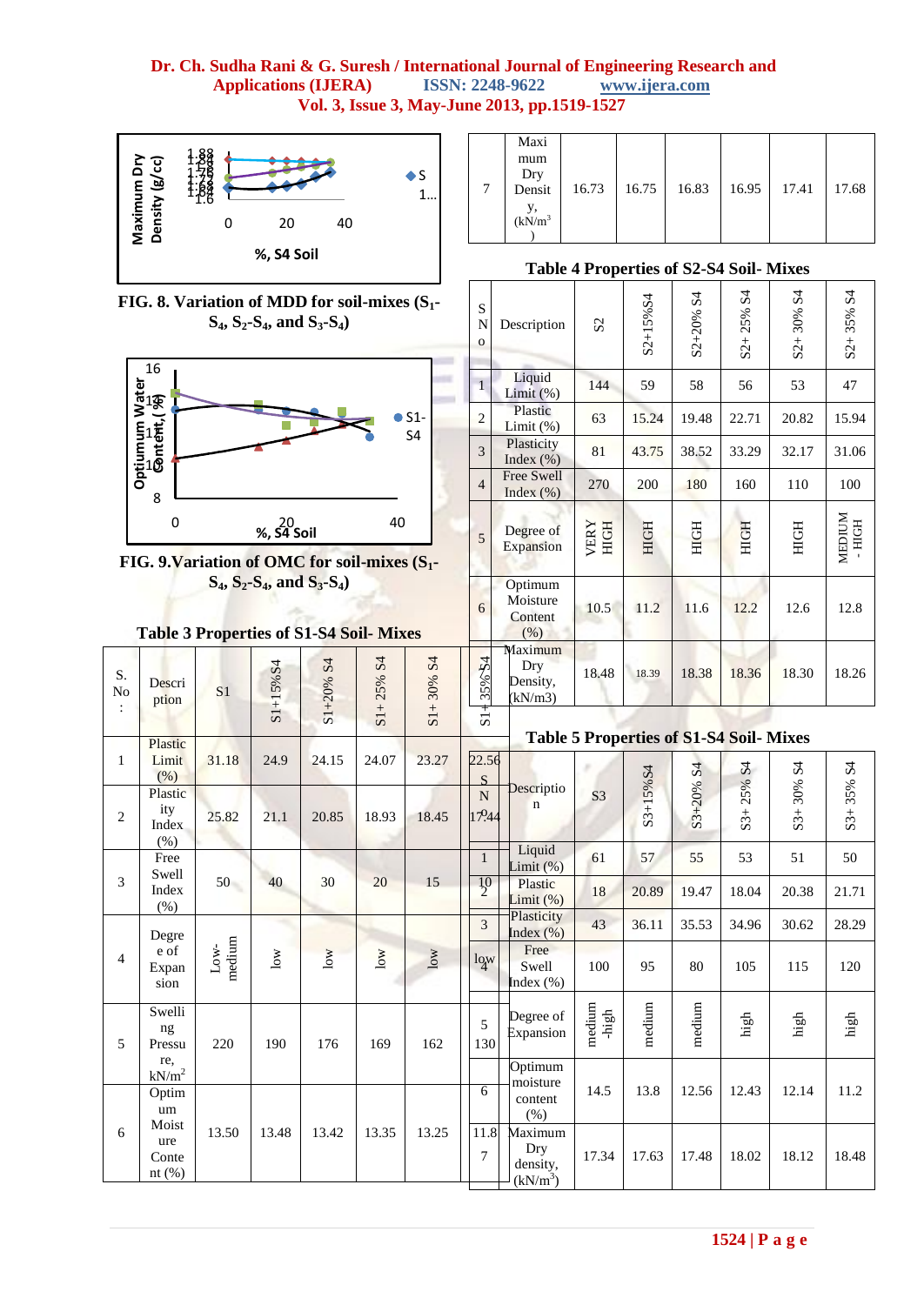#### **IV. CONCLUSIONS**

The present work emphasized on investigation of soil mixtures comprising of three expansive soils (S1,S2,S3) mixed with a Cohesive Non-Swelling(S4) soil pertaining to Plasticity Characteristics, Compaction Characteristics, Soilmixtures are prepared by adding different percentages of cohesive non-swelling (S4) soil varying from 15% to 35% by weight of expansive soil with 5% interval to the selected expansive soils. The soil-mixtures are designated as S1-S4, S2-S4 and S3-S4 throughout the work for reference Tests are conducted on the prepared soil-mixtures as per procedures laid down in IS Codes. The Liquid limit, Plastic limit and Plasticity Index values all the soil mixtures (S1-S4, S2-S4 and S3-S4) decreased with the increase in percentage of Cohesive Non-Swelling soil(S4).There is decrease in Optimum Water Content with increase in Cohesive Non Swelling soil (S4) for S1-S4 and S3-S4 mixes whereas Optimum Water Content increased for S2-S4 soils combinations. The maximum Dry Unit Weight of the soil mixtures increase slightly with increase in percentage of Cohesive Non Swelling soil (S4) ) for S1-S4 and S3- S4 mixes. For S2-S4 mixes decreased attributing to increase in the coarse fraction with the addition of Cohesive Non-Swelling Soil.

#### **REFERENCES**

- [1] Acosta, H.A., Edil, T.B., Benson, C.H. (2003). "Soil stabilization and drying using FlyAsh".Geo Engineering Report No. 03-03 Department of Civil and Environmental Engineering, University of Wisconsin-Madison.
- [2] Anon,(1985)."Lime stabilization construction manuals," English edition. National lime association, Arlington, VA.
- [3] ASTM (1993)."Standard specification for Fly Ash and Raw or Calcined natural pozzolan for use as a mineral Admixture in Portland cement concrete," Annual books of ASTM standards, 618-93, vol.02,Philadelphia,PA,USA,PP.310-312.
- [4] Broms,B., and Boman,p. (1975) "Lime stabilized columns" 5th Asian regional conference on SM and FE. Bangalore, India 227-234.
- [5] Broms, B., and Boman,p. (1993) ,"Lime columns-a new foundation method". Journal of Geotechnical Engineering division, ASCE 105,PP.539-556.
- [6] Chen, F. H. (1988). "Foundations on expansive soils", 2nd Ed., Elsevier Science, New York.
- [7] Cokca, E. (2001). "Use of Class C fly ashes for the stabilization of an expansive soil." Journal of Geotechnical and

Geoenvironmental Engineering, 127(7), 568-573.

- [8] Eades,J.L., and Grim,R.E.(1960)."Reaction of hydrated lime with pure clay minerals in soil stabilization". Highway Res. Bull.No 262. Washington, D.C.,51-63.
- [9] Eades, J. L. and Grim, R. E. (1966) A quick test to determine lime requirements for lime stabilization, Highway Res. Record 3, 61- 70.
- [10] Eggestad, A. and Sem, H. (1976). "Stability of excavations improved by salt diffusion from deep wells," Proc. Of the 6th European Conf. on SM & FE, Vienna, Australia,vol.1,pp.211-216.
- [11] Hausmann, M. R. (1990)."Engineering Principles of Ground Modifications". New York: McGraw Hill.
- [12] Holm, G., Trank, R and Ekstrom,A.,(1983)."Improving lime column strength with Gypsum," Proc. of the 8th European Conf. on SM & FE,Helsinki,Finland,Vol.2, pp.903-907.
- [13] Holm, G., Trank, R and Torsteensson,B.A.(1983)."Lime columns under Embankments-A full scale test. Proc. of the 8th European Conf. on SM & FE,Helsinki, Finland,Vol.2, pp.909-912.
- [14] Katti, R.K. (1969), "Shear strength and swell pressure characteristics of expansive soils,"Proceedings of the 2nd International Res. And Engg. Conf. on expansive clay soils, Texas,A and M University press,pp.334-347.
- [15] Katti, R.K. (1978), "Search for solutions to problems on Black Cotton soils,,1st L.G.S Annual lecture, Indian Geotechnical society, New Delhi, India.
- [16] Kukko, H. (2000). "Stabilization of clay with inorganic by-products." Journal of Materials in Civil Engineering, 12(4), 307- 309.
- [17] Khanna and Justo(1987), "Highway Engineering", Nemchand and Brother, Roorke(U.P).
- [18] Mackiewicz, M., and Glen Ferguson,E.(2005)."Stabilization of soil with self-cementing coal ashes," world of coal ash (WOCA), Lexington, Kentucky, USA. pp.11-15.
- [19] Misra, A.,Biswas, D.,and Upadhyaya, S. (2005). "Physico-mechanical behaviour of self cementing class C fly ash-clay mixtures" Fuel, 84 (11), 1410-1422.
- [20] Nalbantoglu, Z., and Tuncer, E., (2001), "Compressibility and Hydraulic Conductivity of a Chemically Treated Expansive Clay," Canadian Geotechnical Journal, Vol. 38, pp. 154-160.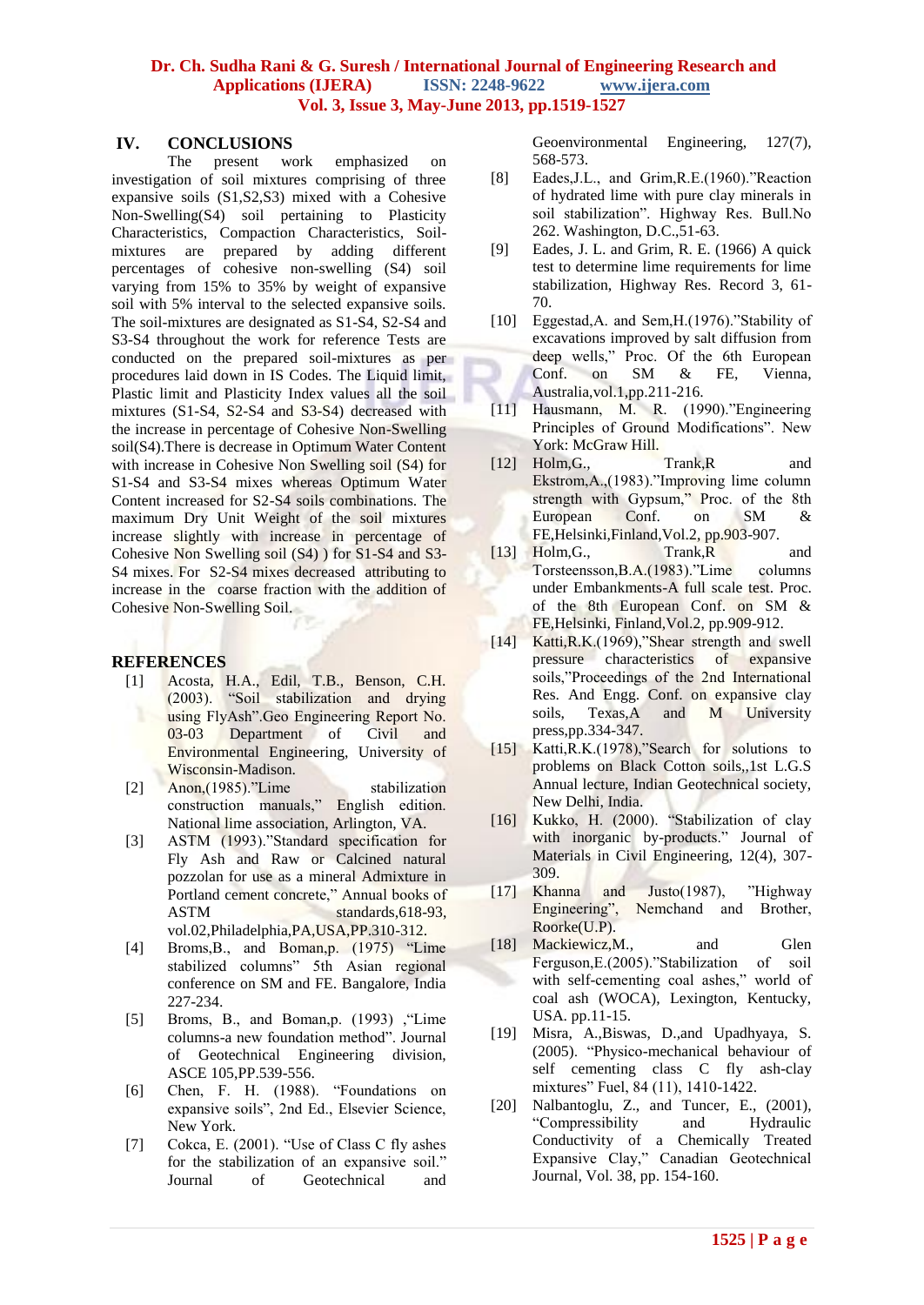- [21] Nalbantoglu,Z.(2002). "Utilization of industrial waste in Calcareous expansive clay stabilization," Geotechnical Testing Journal, vol.25,No.1,pp.78-84.
- [22] Narasimha Rao, S., Somayajulu, J.R., and Rajasekaran,G.(1991)."Stabilization of soft Marine clays using deep in-situ lime column method",10 th Int. Conf on offshore Mech. and Archetec Engg.pp:91-388 Narwey.
- [23] Narasimha Rao, S. and Rajasekaran,G.,(1996)."Lime Stabilization Technique for improvement of Marine clay soils and Foundations", Japan 37,149-160.
- [24] Nieminen,P.(1978). "Soil stabilization with Gypsum lime," Proc. Of the International Conf.on the use of By-products and waste in Civil Engg., Paris, France, vol.1, pp.229- 235.
- [25] Pandian, N.S., Krishna, K.C., and Sridharan,a.,(2001)," California Bearing Ratio Behaviour of soil fly ash mixtures".Journal of Testing and Evaluation, vol.29, No.2,2001,pp.220-226.
- [26] Pandian,N.S.,Krishna,K.C.& Leelava thamma B., (2002). "Effect of Fly Ash on the CBR Behaviour of Soils", Indian Geotechnical Conference , Allahabad , Vol.1,pp.183-186.
- [27] Pandian, N. S., (2004)."Fly ash characterization with reference to geotechnical Applications", Journal Indian Institute of Science, 84, 189–216.
- [28] Pandian, N.S. (2004) "Stabilization of Expansive Soil with Fly Ash," Proceedings of National Symposium on Advances in Geotechnical Engineering, Karnataka Geotechnical Center of Indian Geotechnical Society, India, pp. 81–89.
- [29] Pandian, N.S. (2004) "Stabilization of Expansive Soil with Fly Ash," Proceedings of National Symposium on Advances in Geotechnical Engineering, Karnataka Geotechnical Center of Indian Geotechnical Society, India, pp. 81–89.
- [30] Phanikumar, B.R. and Sharma, R.S., (2004). "Effect of fly ash on engineering properties of expansive soils". Journal of Geotechnical and Geoenvironmental Engineering ASCE, 130 (7), 764--767.
- [31] Phani kumar, B.R., Rekha, V.A. (1995), "Swelling behaviour of a remoulded expansive clay," Journal of Institution of Engineers (India).Civil Engineering division, vol.76,pp.1-5.
- [32] Phanikumar, B. R.(2009) "Effect of lime and fly ash on swell, consolidation and shear strength characteristics of expansive clays": a comparative study', Geomechanics and Geoengineering, 4: 2, 175 -181.
- [33] Seed, H.B., WoodWord R.J., and Londegren, R.(1962)." Prediction of swelling potential for compacted clays ",procendings ASCE SM & FE , devision 88 no.SM3,pp.53-67.
- [34] Senol, A Edil TB,Bin Shafque, M.S,Acosta,H.A,Benson,C.H (2006),Soft grades " Stabilization by using various fly ashes" Resour conserve recycling ,Vol,46.pp.365-376.
- [35] Sivapullaiah, P.V., Prashanth, J.P. and Sridharan, A.(1995) "Optimization of lime content for fly ash", Journal of Testing and Evaluation, ASTM, 23: 222-227.
- [36] Sivapullaiah, p.v., Prasanth,J.p., and Sridharan ,A.(1996). "Ëffect of fly ash on the index properties of Black cotton soils, journal of soils and Foundations. Japan, vol.36,N0.1,pp.97-103.
- [37] Sivapullaiah, P.V., Prashanth, J.P. and Sridharan, A.(1998) "Reactive silica and strength of fly ashes,"Geotecnical and geological engineering,16: pp.239-250.
- [38] Sivapullaiah, p.v.(2002)," Effect of Muddanur fly ash on Index and Compaction behaviour of expansive soils,"Indian Geotechnical conference,Allahabad,Dec, Vol.1, pp.249-252.
- [39] Sridharan, A. and Nagraj, H.B.(2001), "Compressibility behaviour of remoulded, fine-grained soils and correlation with index properties", Can. Geotech. J. , No. 38, 1139- 1154.
- [40] Subba Rao,K.V.,(1985)."Physico-Chemical Behaviour of Lime treated soils", phD thesis, Indian Institute of Technology, Madras, India.
- [41] Sudha Rani Ch and V. Phani Kumar (2011) " Prediction of Compression Index of Soils Using Artificial Neural Networks (Anns)", International Journal of Engineering Research and Applications(IJERA),Vol 1, Issue 4, Pg.no. 1554-1558.
- [42] Sudha Rani Ch.and K Mallikarjuna Rao(2012), "Compositional And Environmental Factors Role On Compression Index ",International Journal Of Civil Engineering And Technology (IJCIET), Volume 3, Issue 2, July-December (2012), pp. 392-403.
- [43] Sudha Rani Ch (2013), " Prediction of Swelling Pressure Of Expansive Soils Using Compositional and Environmental Factors", International Journal Of Civil Engineering And Technology (IJCIET) Volume 4, Issue 3, May - June (2013), pp. 134-142.
- [44] Sudha Rani Ch and K Mallikarjuna Rao(2013),"Statistical Evaluation of Compression Index Equations", International Journal Of Civil Engineering